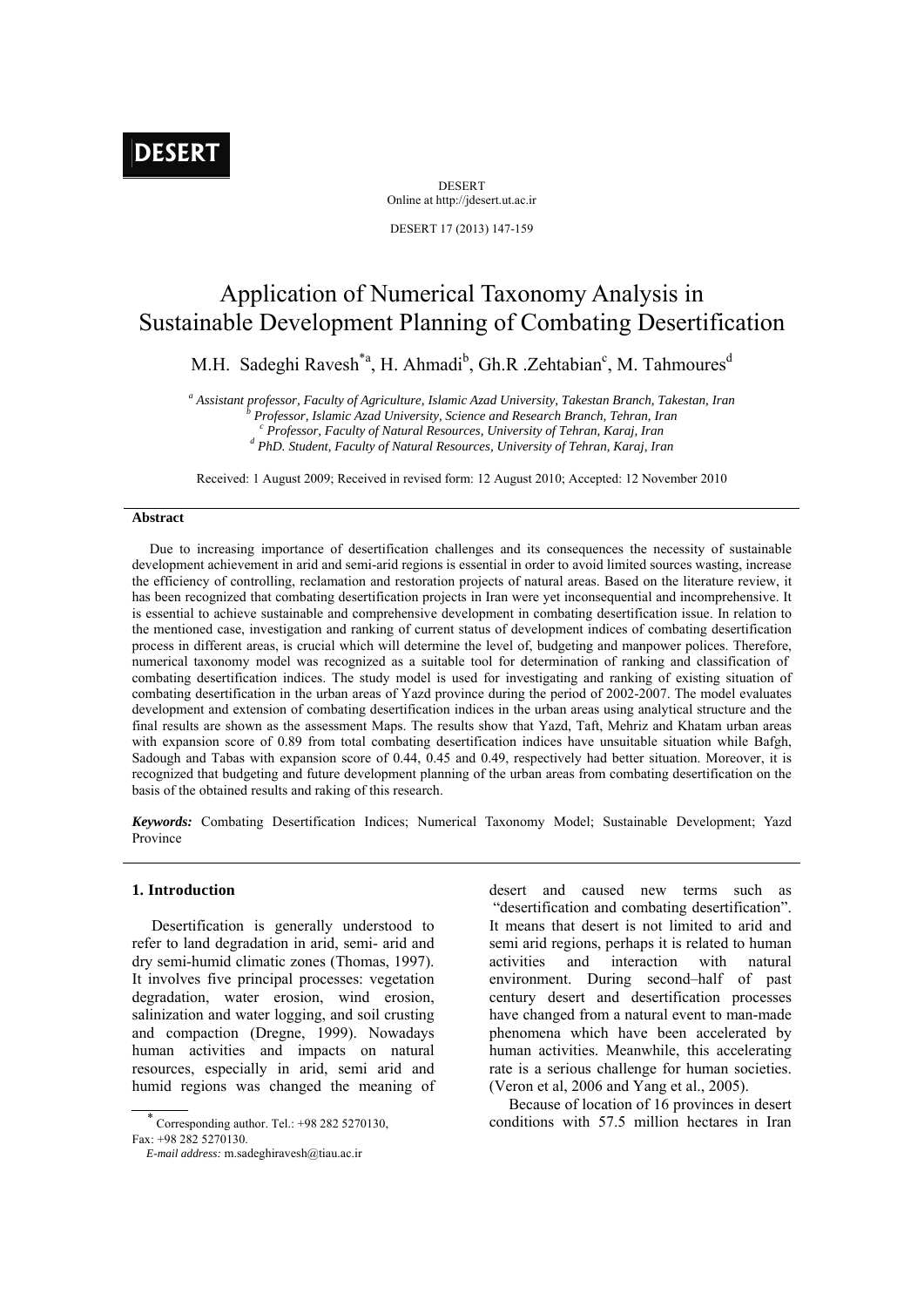$(FRWMO<sup>1</sup>, 2005)$ , the adoption of suitable policies in conformity with sustainable projects have been done for desertification and for this purpose since many years ago, in the frame work of fixation of flowing sand in Hamidieh, Albrarveh and Albaji of Khozestan province (Kochpideh and Keykhosravi, 2007) have been managed and done in different provinces of Iran, for example the improvement project of degraded rangelands (Institute of planning and agricultural economics research, 2001), green belt project (FRWMO, 2003), integrated desert management (FRWMO, 2005), wind erosion control and stabilization of moving sand Project (FRWMO, 2002), and finally national activity of combat desertification and decrease of drought effects (FRWMO, 2004). In spite of done activities and projects, about 100 million hectares of Iran's area has affected with desertification phenomenon, because of human activities especially (FRWMO, 2005), and despite accomplishment of the project and planning, while having a relative success, the project could not achieve to comprehensive recognition of desertification process, land degradation and its related damage. Therefore achievement to integrated recognition control and management of desert areas is essential and necessary for sustainable development of arid and semi-arid areas (UNEP & FAO, 1999). One of the important factors of sustainable development of combating desertification planning is recognition and determination of development level of combating desertification indices. In this research combating desertification development means investments amounts, activities and performance of combating desertification process in the urban areas of Yazd province. Since balanced combating desertification in all areas in order to achieve to sustainable development is considerable, therefore recognition of current situation of combating desertification helps desert areas mangers for better understanding and decision making and recommends them for using the limited facilities and resources for control of desertification process in less developed and deprived areas. Therefore, in order to obtain sustainable development and quantitative evaluation of combating desertification process, some indices are proposed which are the chief topics of combating desertification, such as planting, seedling, irrigation, etc in the areas. These

indices are important in evaluation of combating desertification performance. In the scope of management of desert issue and in order of investigate the current condition of combating desertification indices and improvement of the indices in direction of sustainable development planning in national and international scale comprehensive and systematic researches have not been performed yet, and allocation of resources and facilities have been managed only on the basis of personal basis decision. Therefore the objective of this research is to study the assessment of development score of the urban areas from the viewpoint of combating desertification indices that has been studied in Yazd province. The results of this study could be used in sustainable development of combating desertification projects and can be used in different areas of Iran.

 It should be noted that application of taxonomy model in desertification issues has no previous history and for the first time it has been used in Khezrabad region, Yazd province (Sadeghi Ravesh et al., 2009).

# **2. Materials and Methods**

# *2.1. Study area*

 Yazd province is located in the central part of Iran plateau and interior part of Kavir Namak with an area of 128463 km2. Geographic location of the study area is  $29^{\circ}$  36' to  $35^{\circ}$  06' Northern latitude and 52° 48' to 58°10' Eastern longitude. (Fig.1). The climate of the areas is arid and cold according to Emberge climatic classification. The mean annual precipitation of the area is 60-80 mm with high annual variation.

 The desert areas have involved about 46.7% of Yazd province, and the areas include different desert geomorphologic faces. Therefore, the province was considered as the typical province for evaluation of current condition of desertification indices.

## *2.2. Methodology*

 Ten urban areas of Yazd province have been assessed based on combating desertification development indices using numerical taxonomy technique according to performance of the National Center of Combating Desertification of Jihad- Agriculture Organization of Yazd province. Fig 2 shows the steps of numerical taxonomy analysis which is used in this study. (Azar and Rajabzade, 2003; Bergamp, 1995).

 <sup>1-</sup> Forest, Range and Watershed Management Organization (FRWMO)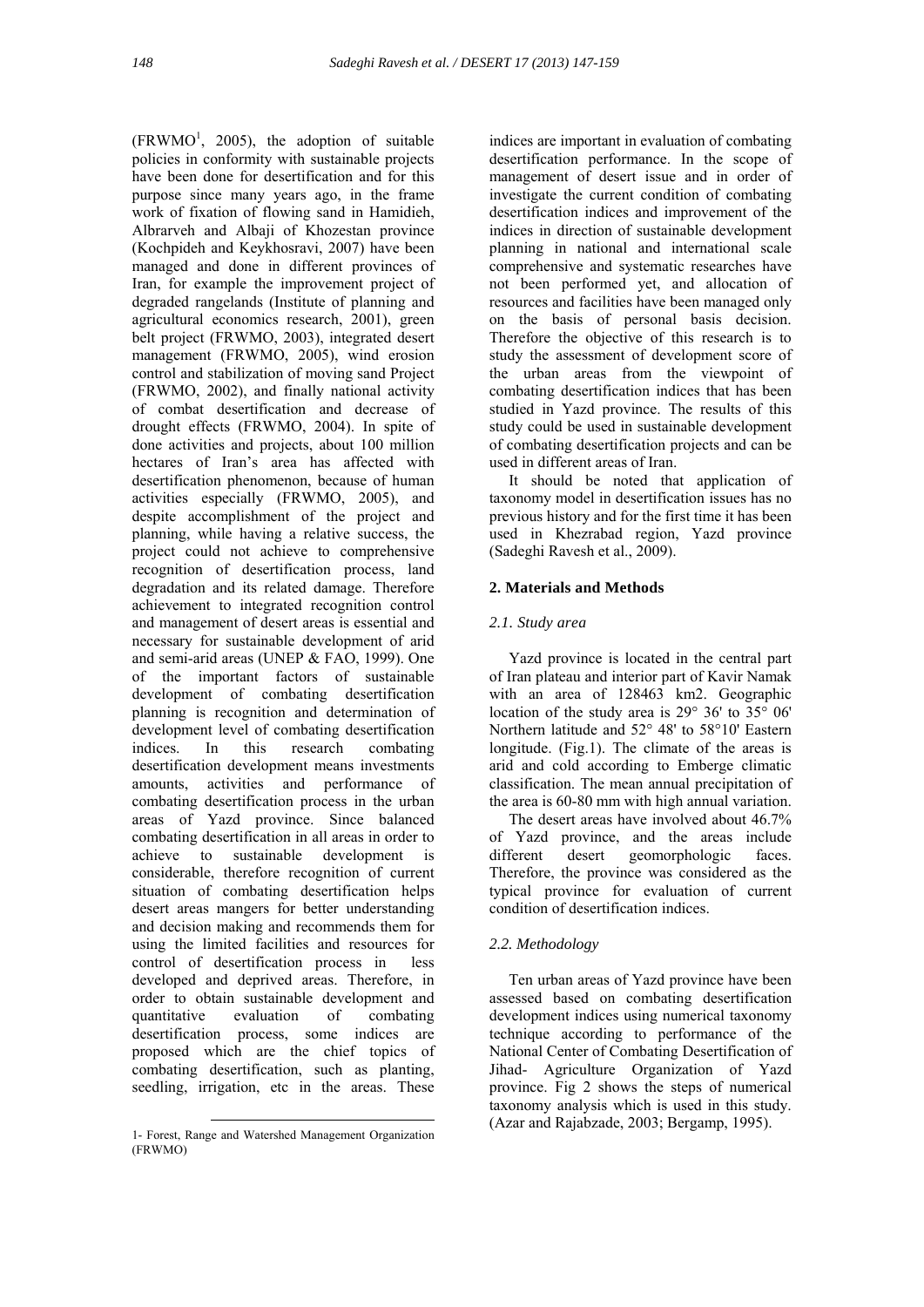

Fig. 1. Location map of the study area; a) Iran's map; b) Yazd's map

## *2.2.1. Determination of the options and evaluation indices*

 In this study, the options are the urban areas (units studied), and evaluation indexs are main desertification activities in urban areas which imply amount of investments, activities and operations about desertification in urban and province level.

## *2.2.2. Development data matrix*

 After determination of urban areas and evaluation indices, data indicate desertification activities selected at each urban level; and data matrix was formed based on Taxonomy model framework.

*2.2.3. Normalization of the data matrix from equation 1* 

Where: 
$$
Z_{ij} = \frac{X_{ij} - X_i}{S_i}
$$
 (1)

 $Z_{ij}$  = normalized value of the numbers

 $X_{ij}$  = numerical value of data

 $Xi =$  mean of data

 $S_i$  = standard deviation of data

#### *2.2.4. Recognition of heterogeneous options*

 At this stage, reassessment of indices values about each urban area was done, in order to prevent unrealistic results.

*2.2.4.1 Calculation and determination of cumulative distances among the options in a symmetric matrix from equation 2* 

$$
D_{ab} = \sqrt{\sum_{j=1}^{m} (Z_{aj} - Z_{bj})}^{2}
$$
 (2)

Where:

 $D_{ab}$  = cumulative distances among the options  $Z_{ai}$  = normalized of the number related to "a"

row and each column in matrix.  $Z_{bi}$  = normalized of the number related to "b"

row and each column in matrix

*2.2.4.2. Determination of shortest distance between each row of the symmetrical matrix* 

 In determining this parameter, the shortest distance was considered expect the distance of each city from itself which is equal to zero.

*2.2.4.3. Determination of upper and low limits of the shortest distance from equation 3* 

$$
\pm O_{\text{dr}} = \overline{dr} \pm 2\delta dr
$$

Where:

 $\pm O_{dr}$  = upper and low limits of the shortest distance

 $dr =$  the mean of the shortest distance

 $\delta dr =$  standard deviation of the shortest distance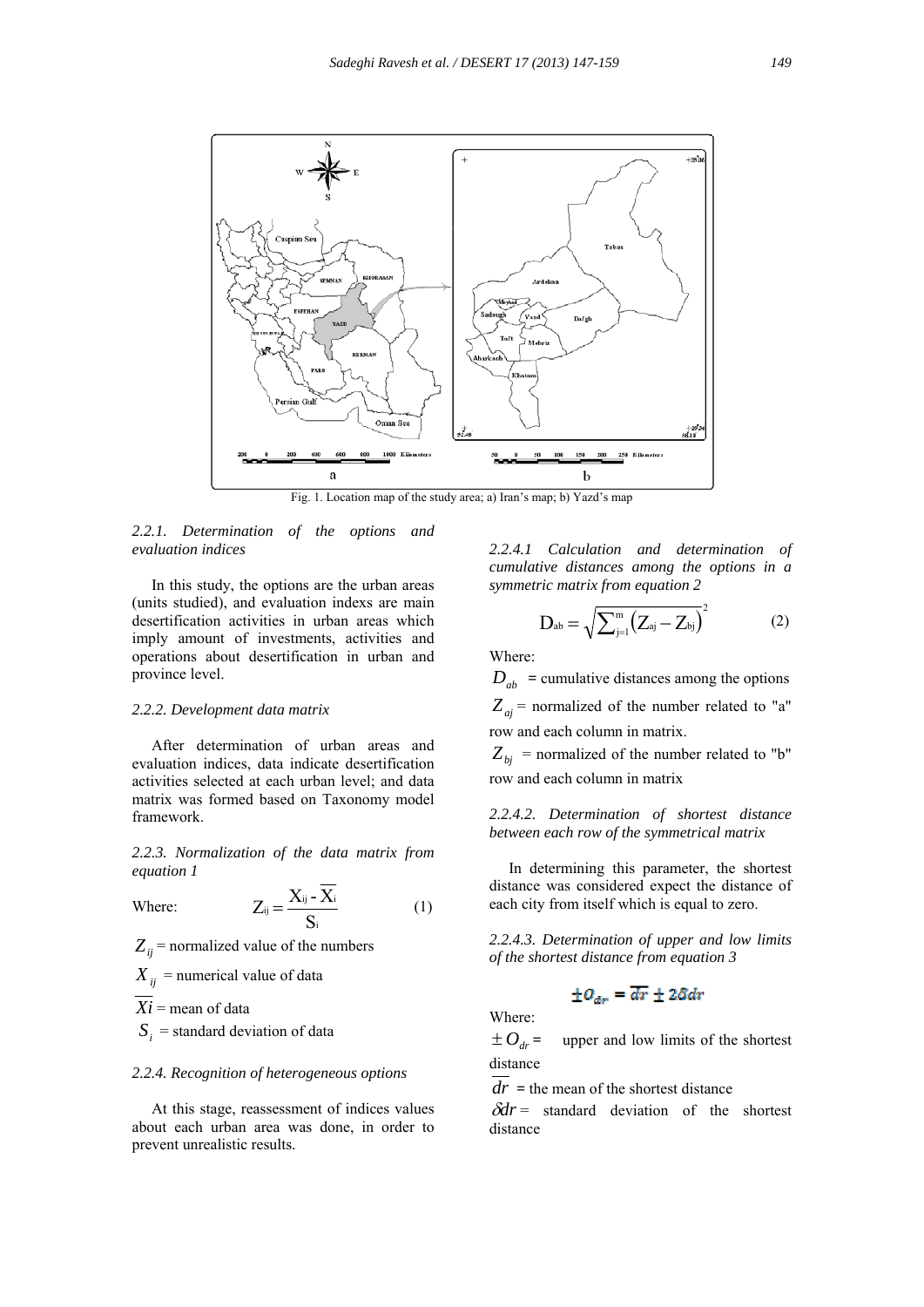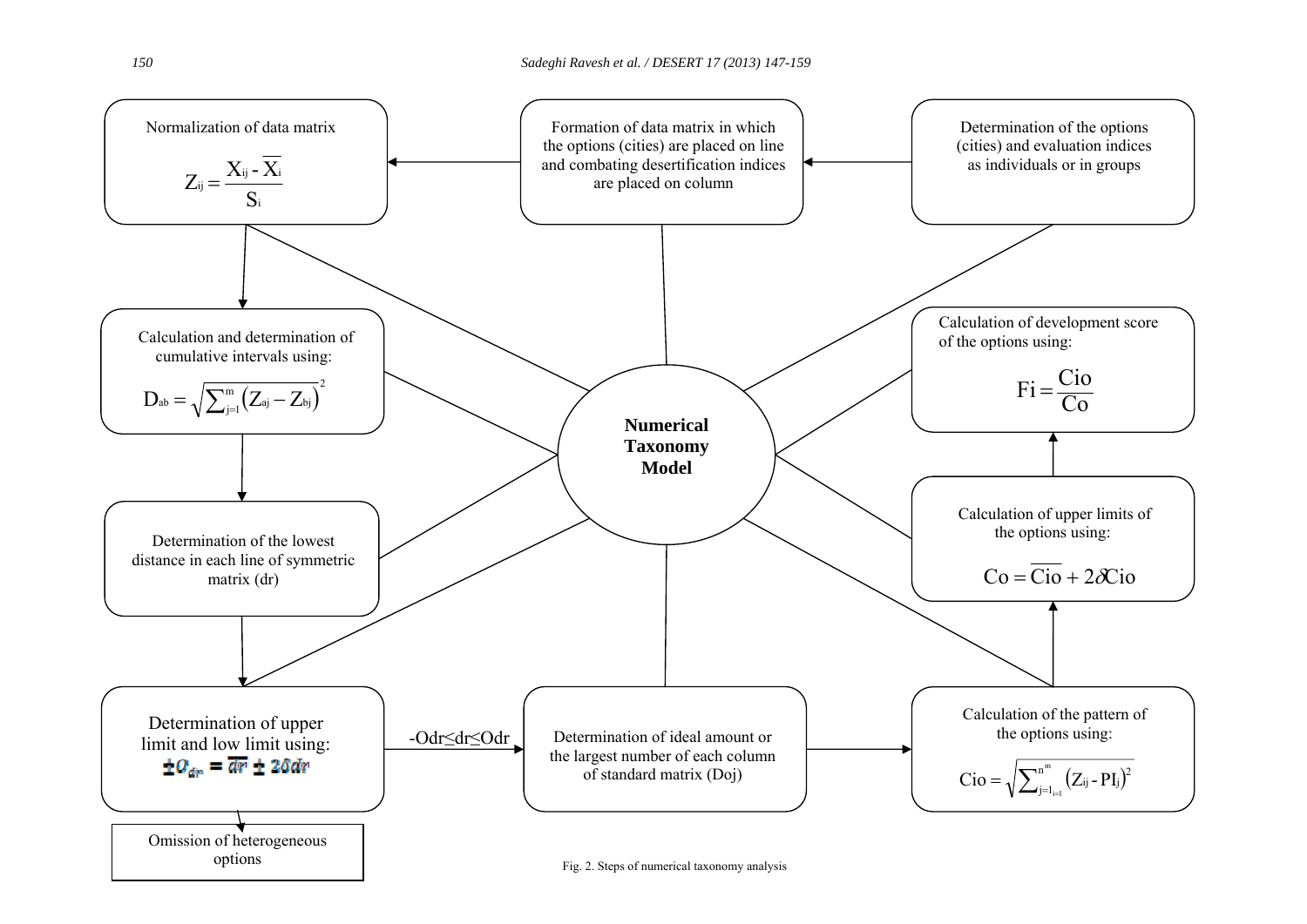# *2.2.5. Determination of ideal amount of standard matrix*

 In this step at the end of standard matrix the highest value of each column is obtained as Positive Ideal Index (PI). In combating desertification issues, development is an incremental function of the studied variables. Therefore, the highest value in each column of normalized matrix is the positive ideal value while the decreasing function of the variable of development assigns the highest negative value of standardized matrix as Negative Ideal value (NI) which is the desired score (Sadeghi Ravesh., 2008).

*2.2.6. Calculation of the pattern of the options development from equation 4* 

$$
Cio = \sqrt{\sum_{j=1_{i=1}}^{n^{m}} (Z_{ij} - PI_{j})^{2}}
$$
 (4)

Where

Where:

Where:

*Cio* **=**the pattern of the options development  $Z_i$ <sup>=</sup> normalized of the number related to each row and column in matrix.

 $PI_i$  = positive ideal number related to each column in matrix.

*2.2.7. Calculation of upper limit of the options development (CO) from equation 5* 

$$
Co = \overline{Cio} + 2\mathcal{X}io
$$
 (5)

 $Co =$  upper limit of the options development

 $Cio =$  the mean of the pattern of the options development

 $\delta$ *Cio* = standard deviation of the pattern of the options development

*2.2.8. Calculation of development score of the options (Fi) from equation 6* 

Where: 
$$
Fi = \frac{Ci\text{O}}{Co}
$$
 (6)

 $Fi =$  development score of the options

 $Cio =$  the pattern of the options development

 $Co =$  upper limit of the options development

*2.2.9. Provision of development map of the options* 

 In order to ease and accuracy in data analysis and to achieve results, development maps of options in terms of desertification activities were provided. For this purpose, development

map for each city in relation to each index was provided using calculated development degrees of each index and GIS software.

### **3. Results**

 The taxonomy model used and assessed in the urban areas of Yazd province as the following steps:

*3.1. Determination of the evaluation options (urban areas) and indices (de de-desertification indices)* 

 In the first step in order to assess combating desertification performance, 10 urban areas of Yazd province (Abarrkooh, Ardakan, Bafgh, Taft, Khatam, Sadough, Tabas, Mehriz, Meybod and Yazd) have been selected and investigated from de desertification indices such as: the area of planted lands, the area of irrigated lands, the area of restricted lands, wells and pools, and the area of prepared or performed as combating desertification projects.

## *3.2. Development of the data matrix*

 In this stage, data indicate desertification activities were presented in data matrix format according to research literature (Jihad-Agriculture Organization of Yazd province, 2006) (Table1).

## *3.3. Normalization of the data matrix*

 After formation of data matrix and in order to equalize data scale and for preparation of unscaled data, the data has been normalized using equation 1, and normal matrix of combating

desertification indices has been formed (Table 2).

## *3.4. Recognition of heterogeneous urban areas*

*3.4.1. Calculation and determination of cumulative distances among the urban areas in a symmetric Matrix* 

 In this step, heterogeneous urban areas have been recognized, and if there are urban areas that have more or less distance from the other urban areas the indices values of these urban areas will be reviewed, in order to get correct and logical results. For this purpose, by using Equation 2, the distance of each urban area from the other urban areas was calculated.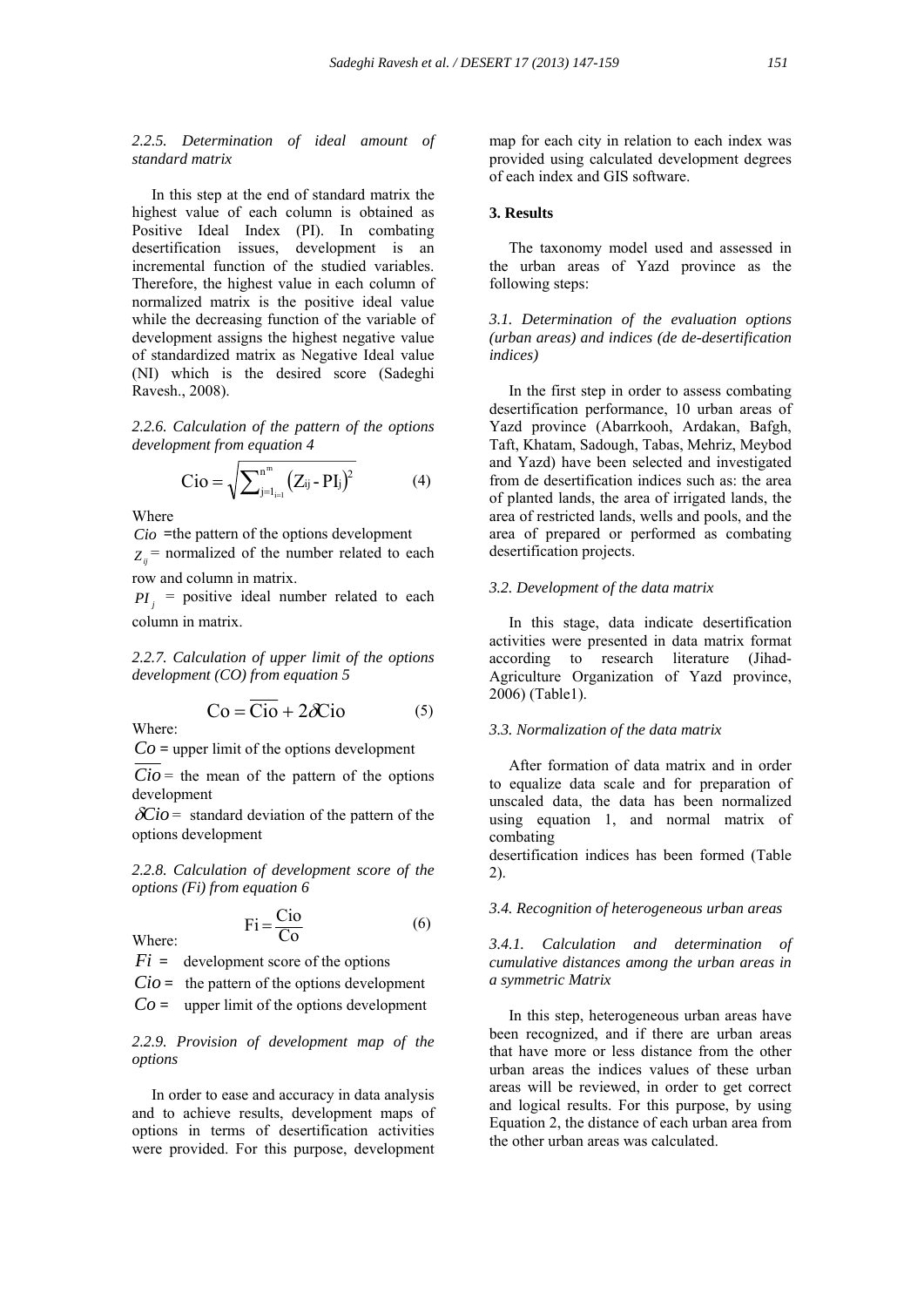| Combating<br>desertification Indices<br>Options | Planted<br>area<br>(ha) |         | Enclosure and<br>conservation of<br>vegetation cover | well construction<br>and water storage<br>pools | Preparation of<br>combating<br>desertification |
|-------------------------------------------------|-------------------------|---------|------------------------------------------------------|-------------------------------------------------|------------------------------------------------|
| (Urban area)                                    |                         |         | (ha)                                                 |                                                 | projects (ha)                                  |
| Abarkooh                                        | 1164                    | 4683    | 63724                                                | 3                                               |                                                |
| Ardakan                                         | 430                     | 1596    | 29492                                                | 3                                               | 108000                                         |
| Bafgh                                           | 470                     | 4450    | 50670                                                |                                                 | 92000                                          |
| Taft                                            | $\theta$                | 0       | $\theta$                                             | 0                                               | $\Omega$                                       |
| Khatam                                          | 290                     | 2519    | 15676                                                |                                                 | 15636                                          |
| Sadough                                         | 840                     | 5125    | 156340                                               |                                                 | 16700                                          |
| Tabas                                           | 2235                    | 6995    | 198884                                               |                                                 |                                                |
| Mehriz                                          | $\Omega$                | 0       |                                                      | 0                                               |                                                |
| Meybod                                          | 2240                    | 6725    | 49548                                                |                                                 | $\Omega$                                       |
| Yazd                                            | $\theta$                | 0       | $\Omega$                                             | 0                                               | $\Omega$                                       |
| X                                               | 766.9                   | 3209.3  | 56433.4                                              | 1.6                                             | 23233.6                                        |
|                                                 | 817.43                  | 2581.95 | 65075.7                                              | 1.43                                            | 39055.57                                       |

Table 1. Matrix of combating desertification indices for the urban areas of Yazd province for the period of 2002- 2006

Table 2. Normal matrix of combating desertification indices for the urban areas of Yazd province during 2002- 2006

| Combating<br>desertification Indices<br>Options<br>(Urban areas) | Planted<br>area | Irrigation<br>and<br>protection | Enclosure and<br>conservation of<br>vegetation cover | well construction and<br>water storage pools | Preparation of<br>combating<br>desertification<br>projects |
|------------------------------------------------------------------|-----------------|---------------------------------|------------------------------------------------------|----------------------------------------------|------------------------------------------------------------|
| Abarkooh                                                         | 0.49            | 0.57                            | 0.11                                                 | 0.98                                         | $-0.59$                                                    |
| Ardekan                                                          | $-0.41$         | $-0.62$                         | $-0.41$                                              | 0.98                                         | 2.17                                                       |
| Bafgh                                                            | $-0.36$         | 0.48                            | $-0.09$                                              | 1.68                                         | 1.76                                                       |
| Taft                                                             | $-0.94$         | $-1.24$                         | $-0.87$                                              | $-1.012$                                     | $-0.59$                                                    |
| Khatam                                                           | $-0.58$         | $-0.27$                         | $-0.63$                                              | $-0.42$                                      | $-0.19$                                                    |
| Sadough                                                          | 0.09            | 0.74                            | 1.53                                                 | 0.98                                         | $-0.17$                                                    |
| Tabas                                                            | 1.79            | 1.47                            | 2.19                                                 | $-0.42$                                      | $-0.59$                                                    |
| Mehriz                                                           | $-0.94$         | $-1.24$                         | $-0.87$                                              | $-1.12$                                      | $-0.59$                                                    |
| Mevbod                                                           | 1.8             | 1.36                            | $-0.11$                                              | $-0.42$                                      | $-0.59$                                                    |
| Yazd                                                             | $-0.94$         | $-1.24$                         | $-0.87$                                              | $-1.12$                                      | $-0.59$                                                    |
| PI                                                               | 1.8             | 1.47                            | 2.19                                                 | 1.68                                         | 2.17                                                       |

All the cumulative distances were calculated and a two dimension matrix that is called "matrix of cumulative distances between the urban areas" is formed (Table 3). Prime diameter of this matrix represents the distance of each unit from itself which is equal to zero.

## *3.4.2. Determination of shortest distance between each row of the symmetrical matrix*

 Shortest distance between each row of the matrix (except the distance of each unit from itself and matrix diameter) is defined as shortest distance (dr) (Table 3).

Table 3. Matrix of cumulative distances among the urban areas of Yazd province

| Options<br>(Urban<br>area) | Abarkooh | Ardakan  | Bafgh    | Taft     | Khatam   | Sadoogh | Tabas    | Mehriz   | Meybod   | Yazd     | Shortest<br>distance<br>(dr) |
|----------------------------|----------|----------|----------|----------|----------|---------|----------|----------|----------|----------|------------------------------|
| Abarkooh                   | $\theta$ | 3.18     | 2.6      | 3.27     | 2.13     | 1.54    | 2.97     | 3.27     | 2.08     | 3.27     | 1.54                         |
| Ardekan                    | 3.18     | $\theta$ | 1.40     | 3.59     | 2.78     | 3.37    | 5.06     | 3.59     | 4.24     | 3.59     | 1.40                         |
| Bafgh                      | 2.60     | 1.40     | $\theta$ | 4.15     | 3.02     | 2.64    | 4.55     | 4.15     | 3.92     | 4.15     | 1.40                         |
| Taft                       | 3.27     | 3.59     | 4.15     | $\theta$ | 1.33     | 3.91    | 4.96     | $\theta$ | 3.92     | $\theta$ | $\Omega$                     |
| Khatam                     | 2.13     | 2.78     | 3.02     | 1.33     | $\theta$ | 2.84    | 4.09     | 1.33     | 2.96     | 1.33     | 1.33                         |
| Sadoogh                    | l.54     | 3.37     | 2.64     | 3.91     | 2.84     |         | 2.45     | 3.91     | 2.85     | 3.91     | 1.54                         |
| Tabas                      | 2.97     | 5.06     | 4.55     | 4.96     | 4.09     | 2.45    | $\theta$ | 4.96     | 2.30     | 4.96     | 2.30                         |
| Mehriz                     | 3.27     | 3.59     | 4.15     | $\theta$ | 1.33     | 3.91    | 4.96     | $\Omega$ | 3.92     | $\theta$ | $\Omega$                     |
| Meybod                     | 2.08     | 4.24     | 3.92     | 3.92     | 2.96     | 2.85    | 2.30     | 3.92     | $\theta$ | 3.92     | 2.08                         |
| Yazd                       | 3.27     | 3.59     | 4.15     | $\Omega$ | 1.33     | 3.91    | 4.96     | $\theta$ | 3.92     | $\Omega$ | $\mathbf{0}$                 |

# *3.4.3. Determination of upper and low limits of the shortest distance and conclusion*

 Mean and standard deviation of the shortest distance have been calculated and the upper and low limits of the distance have been determined using equation 3. The amounts of the shortest

distances from the lines of the matrix of cumulative distance ore between  $-O = 0.4288$  to +O= 2.8288 (Table 3). Therefore it has been recognized that all urban areas are in homogeneous limit and it is not essential to review the scores of indices in relation to the urban areas.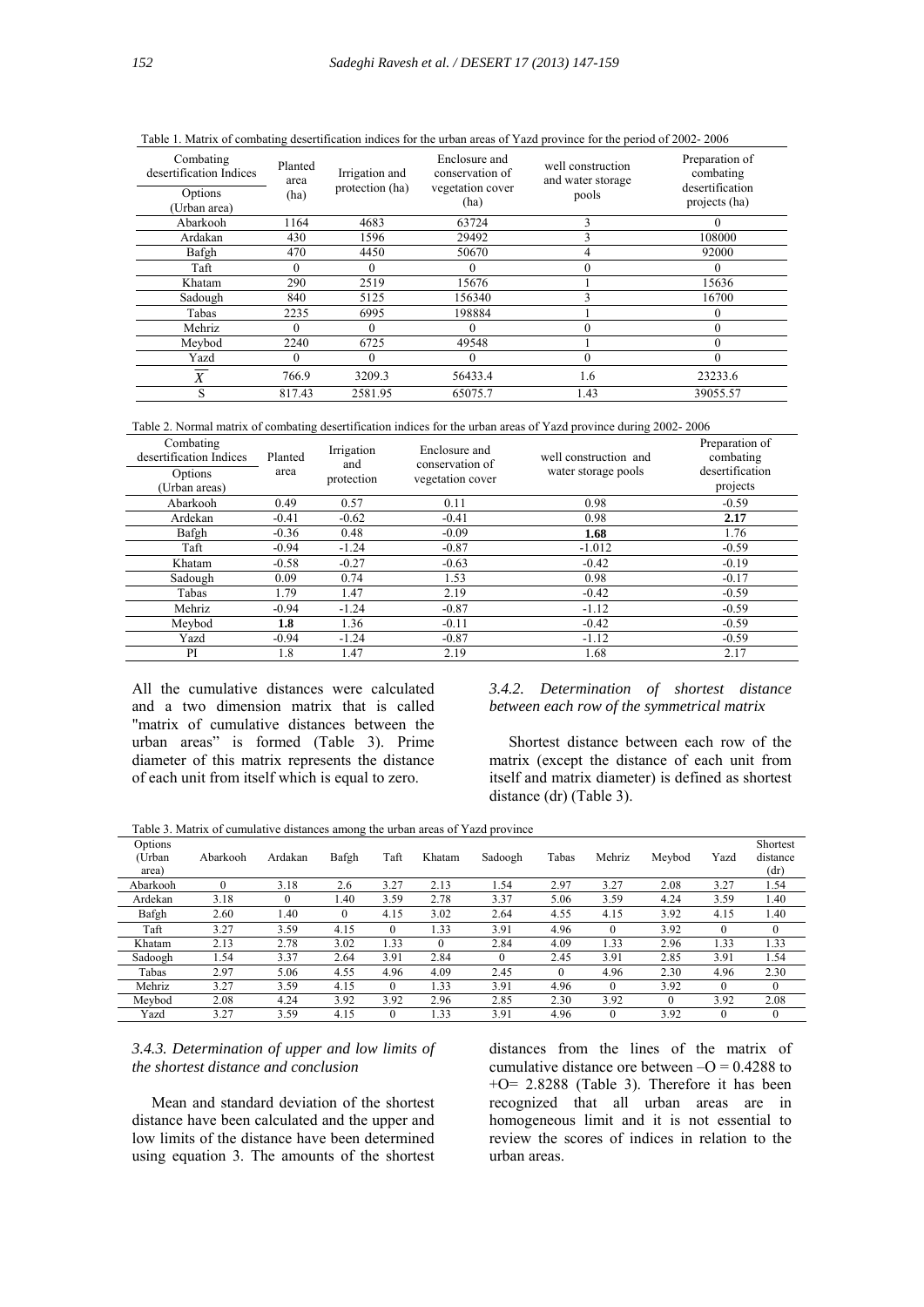*3.5. Determination of ideal amount of standard matrix* 

 In this stage, the largest number was selected as the matrix standard or in other words, the positive idea index was determined in each column (Table2).

# *3.6. Calculation of the pattern of the urban areas development (Cio)*

 After the confidence of the homogeneity of the urban areas and with due attention to standard matrix and positive ideal Index (Table 2), by using equation 4, standard deviation of the normalized data has been calculated in accordance with the indices of the urban areas from positive ideal number (PI) of the same index (Table 4), the small distance of each index from PI, represents development of that index in the city and vice versa.

## *3.7. Calculation of upper limit of the urban areas development (CO)*

 In order to determine development scores of the urban areas, ranking and preparation of the map of development indices, upper limit of the urban areas has been calculated in all cases using equation 5.

## *3.8. Calaulation of development score of the urban areas (Fi)*

 Finally, development score of the urban areas (Fi) has been calculated from equation 6 (Table 5).

 In accordance with the method, development degrees of the options are between zero and one  $(Q \leq FI \leq \mathfrak{h})$ . If the amount is close to zero (0) which shows the better condition of the option from the derived development indices and vice versa.

Table 4. The pattern matrix of development of the urban areas according to the indices and all indices separately

| racie al rine pattern manni er ae celephiem er me arean areas aecoraniz to me mareco and an mareco separater, |                                               |            |                     |                   |                          |                  |  |  |  |
|---------------------------------------------------------------------------------------------------------------|-----------------------------------------------|------------|---------------------|-------------------|--------------------------|------------------|--|--|--|
| Combating                                                                                                     | Planted                                       | Irrigation | Enclosure and       | well construction | Preparation of           |                  |  |  |  |
| desertification Indices                                                                                       | area                                          | and        | conservation        | and water storage | combating                | Cio <sup>1</sup> |  |  |  |
| Options (Urban area)                                                                                          |                                               | protection | of vegetation cover | pools             | desertification projects |                  |  |  |  |
| Abarkooh                                                                                                      | 1.31                                          | 0.90       | 2.01                | 0.70              | 2.76                     | 3.87             |  |  |  |
| Ardekan                                                                                                       | 2.21                                          | 2.09       | 2.60                | 0.70              | $\theta$                 | 4.06             |  |  |  |
| Bafgh                                                                                                         | 2.16                                          | 0.99       | 2.10                | $\theta$          | 0.41                     | 3.20             |  |  |  |
| Taft                                                                                                          | 2.74                                          | 2.71       | 3.06                | 2.80              | 2.76                     | 6.30             |  |  |  |
| Khatam                                                                                                        | 2.38                                          | 1.74       | 2.82                | 2.10              | 2.36                     | 5.16             |  |  |  |
| Sadough                                                                                                       | 1.70                                          | 0.73       | 0.66                | 0.70              | 2.34                     | 3.14             |  |  |  |
| Tabas                                                                                                         | 0.005                                         | $\Omega$   | 0                   | 2.10              | 2.76                     | 3.47             |  |  |  |
| Mehriz                                                                                                        | 2.74                                          | 2.71       | 3.06                | 2.80              | 2.76                     | 6.30             |  |  |  |
| Mevbod                                                                                                        | 0                                             | 0.10       | 2.30                | 2.10              | 2.76                     | 4.16             |  |  |  |
| Yazd                                                                                                          | 2.74                                          | 2.71       | 3.06                | 2.80              | 2.76                     | 6.30             |  |  |  |
| Cio                                                                                                           | 1.80                                          | 1.47       | 2.17                | 1.68              | 2.17                     | 4.79             |  |  |  |
| $\delta$ Cio                                                                                                  | 0.999                                         | 0.897      | 0.728               | 0.847             | 0.726                    | 1.156            |  |  |  |
|                                                                                                               | 1- The pattern of the urban areas development |            |                     |                   |                          |                  |  |  |  |

Table 5. Matrix of development degree of the urban areas according to the combating desertification indices and all indices separately

| Combating<br>desertification Indices | Planted  | Irrigation<br>and | Enclosure and<br>Conservation of | well construction<br>and water storage | Preparation of<br>combating | Total |
|--------------------------------------|----------|-------------------|----------------------------------|----------------------------------------|-----------------------------|-------|
| Option (Urban area)                  | area     | protection        | vegetation cover                 | pools                                  | desertification projects    |       |
| Abarkooh                             | 0.34     | 0.27              | 0.55                             | 0.21                                   | 0.76                        | 0.55  |
| Ardekan                              | 0.58     | 0.64              | 0.72                             | 0.21                                   | $\theta$                    | 0.57  |
| Bafgh                                | 0.57     | 0.30              | 0.58                             |                                        | 0.11                        | 0.45  |
| Taft                                 | 0.72     | 0.83              | 0.84                             | 0.83                                   | 0.76                        | 0.89  |
| Khatam                               | 0.63     | 0.53              | 0.78                             | 0.62                                   | 0.65                        | 0.73  |
| Sadough                              | 0.45     | 0.22              | 0.18                             | 0.21                                   | 0.64                        | 0.44  |
| Tabas                                | 0.0013   | $\Omega$          | $\Omega$                         | 0.62                                   | 0.76                        | 0.49  |
| Mehriz                               | 0.72     | 0.83              | 0.84                             | 0.83                                   | 0.76                        | 0.89  |
| Mevbod                               | $\Omega$ | 0.03              | 0.63                             | 0.62                                   | 0.76                        | 0.59  |
| Yazd                                 | 0.72     | 0.83              | 0.84                             | 0.83                                   | 0.76                        | 0.89  |
| Co                                   | 3.798    | 3.264             | 3.626                            | 3.374                                  | 3.622                       | 7.074 |

# *3.9. Provision of development map of the urban areas on the basis of combating desertification indices*

 In order to ease and accuracy in data analysis and to achieve results, in framwork urban area development matrix (Table 5), and using Arcview3.2a, development maps of urban area was provided based on various indices and total indices For this purpose, at first topography map of the study area (1:50000 scale) was scanned and then the boundaries of the province and the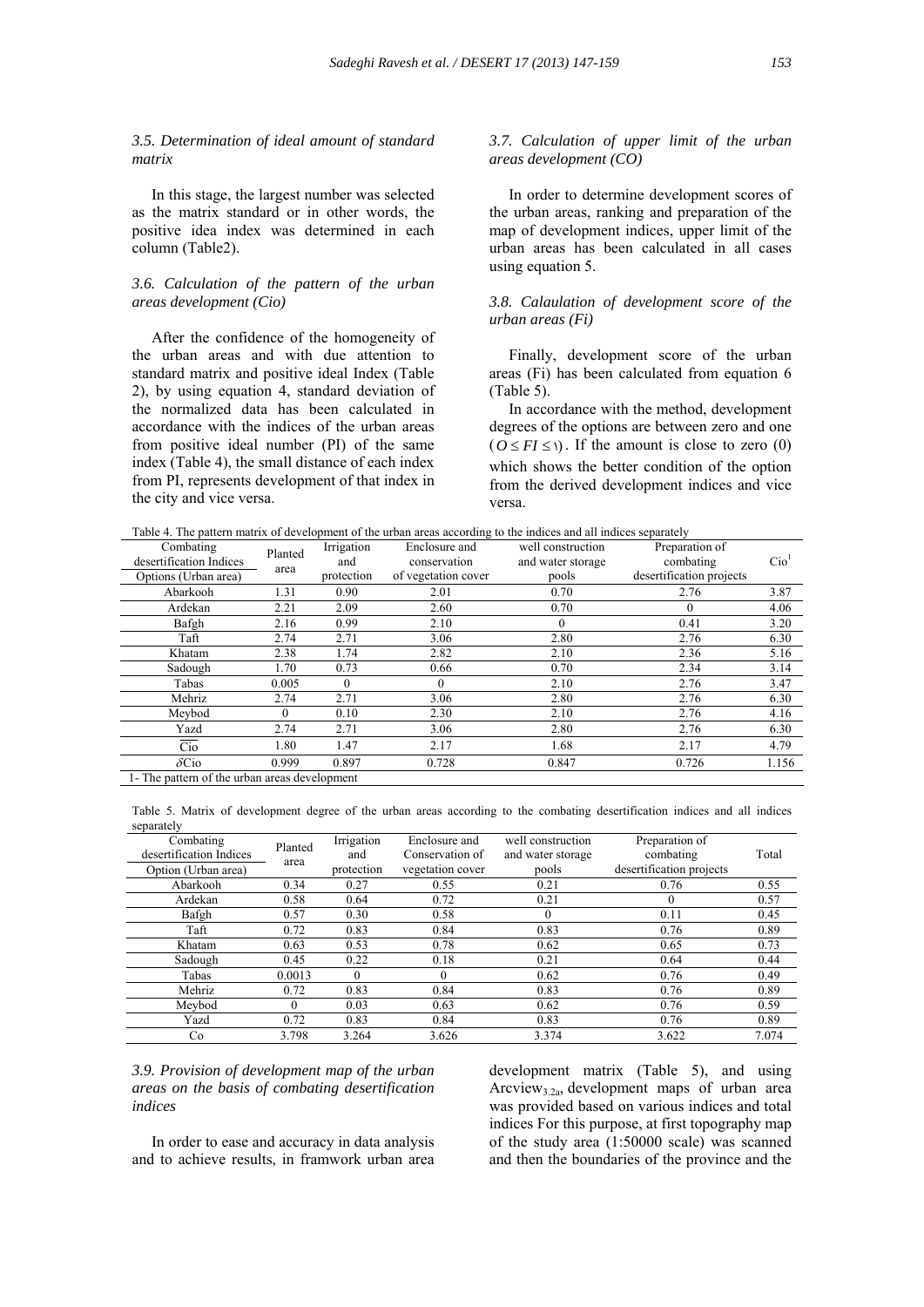urban areas (Table 5) were selected using Photoshop software and the boundaries were separated and they have been saved as Tiff format. Then by using R2V software the map raster format of the map was converted to the vector format and the vector map of the selected limits was inputted to Arcview, in order to provide the ranking of the urban areas based on the development indices. (Lillesand and Kiefer, 2000)

 On the basis of taxonomy model and in order to access the development of combating desertification project in Yazd province, important results have been obtained. They have been presented below and effective projects and better planning can be offered according to taxonomy analyses:

*3.9.1. Ranking of deprivation and development on the basis of taxonomy analyses* 

## *3.9.1.1. Determination of development degree on the basis of the area of planted lands index*

 In accordance with the area of planted lands index, Meybod and Tabas have the best conditions with development degrees of 0 and 0.0013 respectively. Abarkooh and Sadough have place in third and forth degree with development degrees of 0.21 and 0.45, respectively.

 Ardakan, Bafgh and Khatam have unsuitable conditions with development degrees of 0.57, 0.58 and 0.63 respectively. Yazd, Taft and Mehriz have the worst with development degrees of  $0.37$  (Fig 3).



Fig. 3. Ranking of the urban areas of Yazd province on the basis of the planted lands area index

*3.9.1.2. Determination of development degrees on the basis of the area of irrigated and protected lands* 

 Tabas, Meybod and Sadough have the best condition with development degrees of 0, 0.03 and 0.22, respectively in accordance with the area of irrigated and protected lands. Abarkooh and Bafgh have unsuitable condition with development degrees of 0.53 and 0.64, respectively. While Yazd, Taft and Mehriz have the worst conditions with development degrees of 0.83 (Fig 4).

## *3.9.1.3. Determination of development degrees on the basis of area of restricted lands*

 Tabas and Sadough have the best condition with development degrees of 0 and 0.18 respectively according to the area of enclosure lands. Abarkooh, Bafgh and Meybod have been assessed in next degrees with development degrees of 0.55, 0.58 and 0.63 respectively. Ardekan and Khatam have unsuitable conditions with development degrees of 0.72 and 0.78 respectively. Taft, Yazd and Mehriz have the worst condition with development degrees of 0.84 (Fig 5).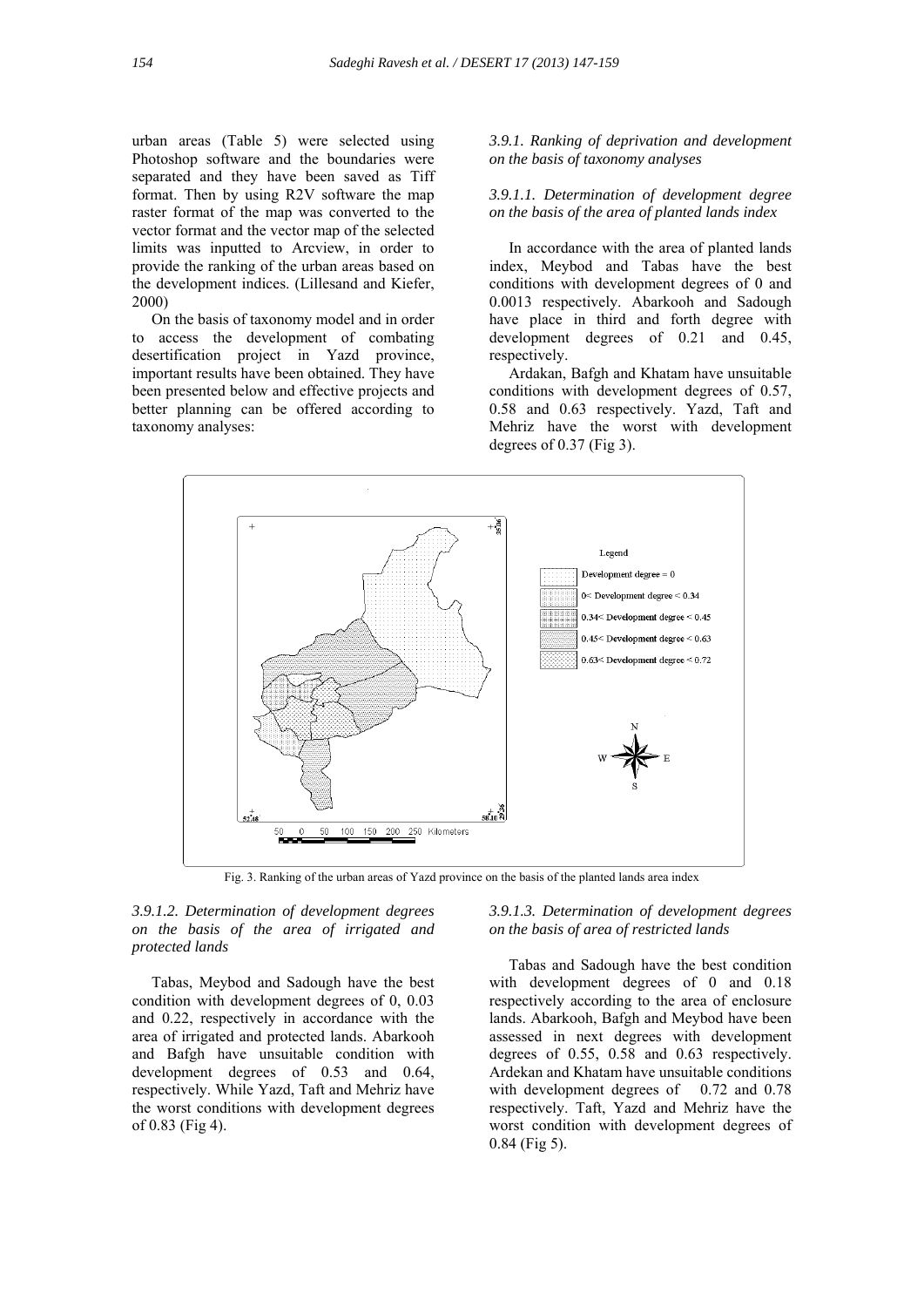

Fig. 4. Ranking of the urban areas of Yazd province on the basis of the area of irrigated and protected lands index



Fig. 5. Ranking of the urban areas of Yazd province on the basis of enclosure lands index

## *3.9.1.4. Determination of development degrees on the basis of dug and equipped wells, index*

 In accordance with the numbers of dug and equipped wells index and taxonomy analysis the following results have been obtained.

Bafgh with development degrees of 0 and Ardekan, Sadough and Abarkooh urban areas

have suitable conditions with development degrees of 0.21. Tabas, Khatam and Meybod have unsuitable conditions with the degrees of 0.62 communally. Taft, Yazd and Mehriz have the worst condition with development degrees of 0.83 (Fig. 6).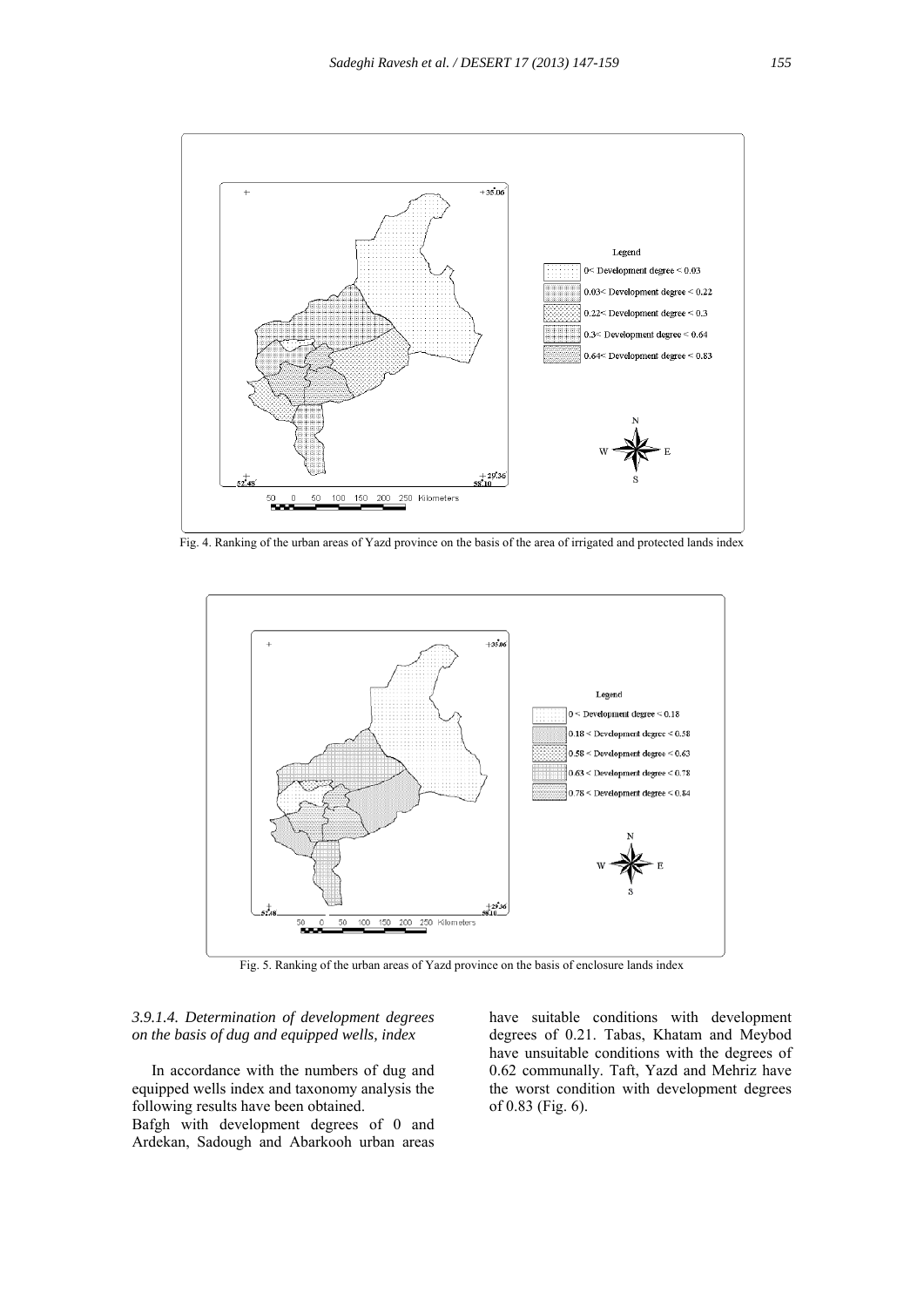

Fig. 6. Ranking of the urban areas of Yazd province on the basis of constructed and equipped wells index

*3.9.1.5. Determination of development degree according to proposed or performed combating desertification projects index* 

 According to proposed combating desertification projects index and taxonomy analysis, these results have been obtained:

Ardakan and Bafgh have the most suitable condition with development degrees of 0 and 0.11, respectively. Sadough and Khatam have been assessed in next degrees with development degrees of 0.64 and 0.65 respectively. The other urban areas of the province have unsuitable conditions with the degree of 0.76 (Fig. 7).



Fig. 7. Ranking of the urban areas of Yazd province on the basis of proposed or performed combating desertification projects index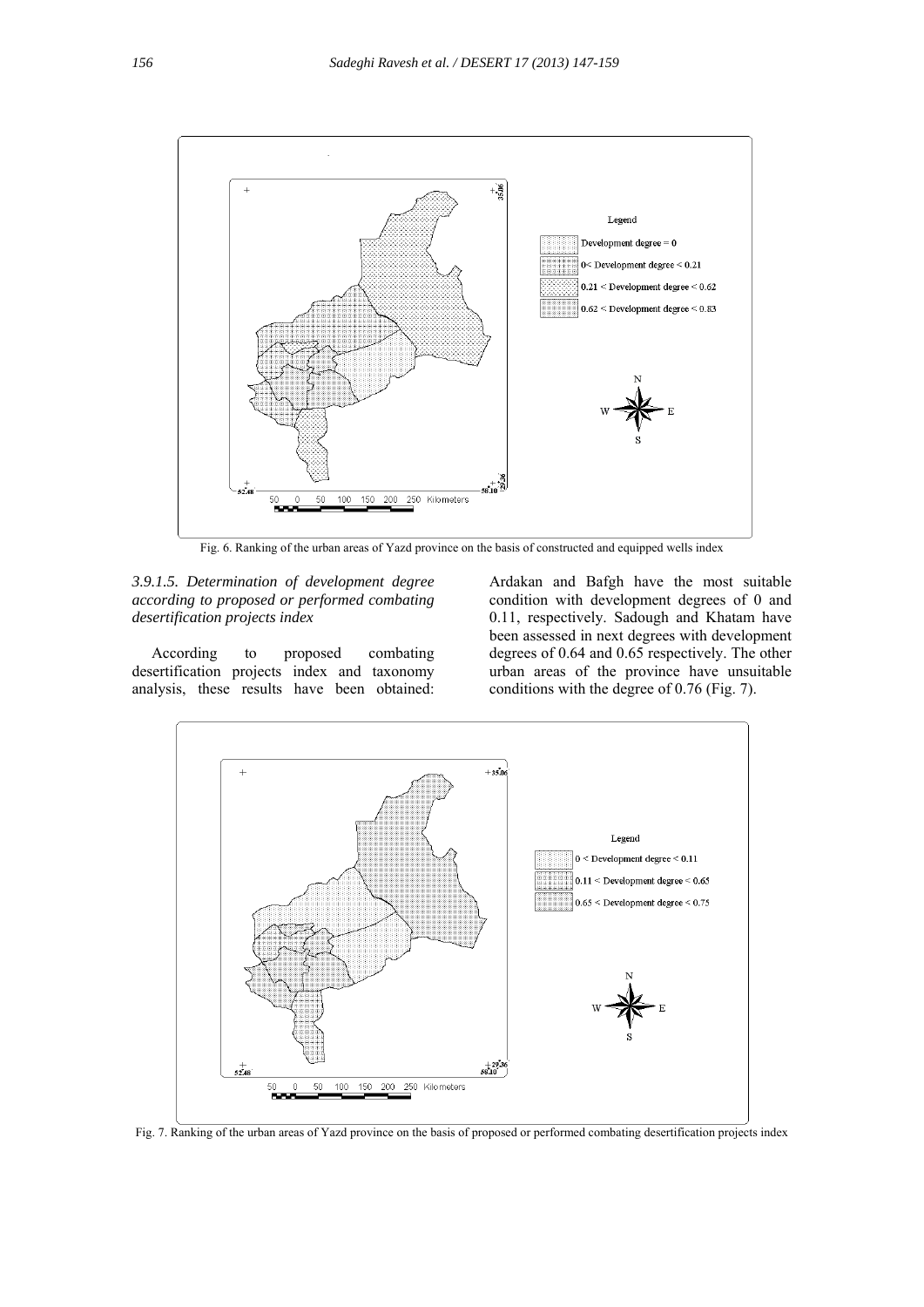*3.9.1.6. Determination of development degree on the basis of all combating desertification indices* 

 In accordance with all combating desertification indices and taxonomy analysis it has been concluded that Sadough, Bafgh and Tabas have the best situation with development

degrees of 0.44, 0.45 and 0.49, respectively. Abarkooh,Ardakan and Meybod have been placed in the next ranks of combating desertification performance development. Khatam has unsuitable condition with the degree of 0.73. Yazd, Taft and Mehriz are the most deprived urban areas from all combating desertification indices viewpoint (Fig. 8).



Fig. 8. Ranking of the urban areas of Yazd province on the basis of all combating desertification indices

 In order to assess combating desertification status comprehensively as well as to separate from evaluation of development degree of combating desertification indices, the area of desert lands and the area of desert lands of each city and the province and the risk of desertification occurrence have been considered and the obtained results are shown in Figs 9, 10 and Table 6.



Fig. 9. The area of desert lands of Yazd province (Reference: Jihad- Agriculture Organization of Yazd province, 2006.)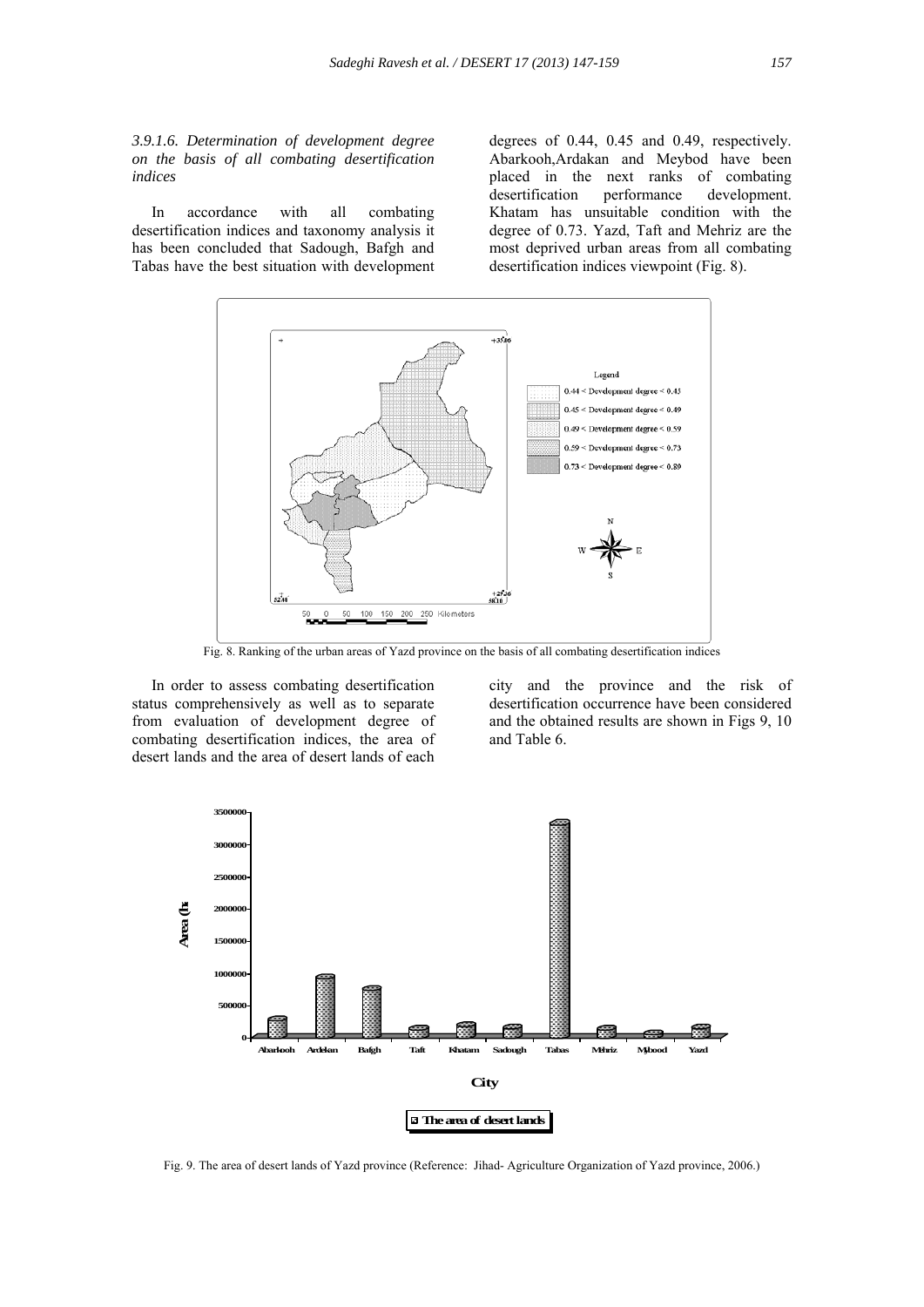

**Percent of desert land to the city area Percent of desert land to the province area**

Fig. 10. The comparative graph of desert lands area to the city and province area (Reference : Forest, Range and Watershed Management Organization & Tak-sabz company, 2002.)

| Table 6. Potential resources affected by desertification process |                       |                        |                   |                         |                            |                                             |                                     |                                    |
|------------------------------------------------------------------|-----------------------|------------------------|-------------------|-------------------------|----------------------------|---------------------------------------------|-------------------------------------|------------------------------------|
| Urban<br>areas                                                   | Farm<br>lands<br>(ha) | Planted<br>forest (ha) | Rangeland<br>(ha) | Roads<br>length<br>(km) | Workshop<br>number<br>n>10 | Number of<br>habitable and<br>urban centers | Population<br>density<br>$(n/km^2)$ | Village<br>density<br>$(n/10km^2)$ |
| Abarkooh                                                         | 28460                 | 2500                   | 215000            | 181                     | 2                          |                                             | 7.9                                 | 0.83                               |
| Ardekan                                                          | 22182                 | 51517                  | 815000            | 481                     | 30                         |                                             | 2.6                                 | 0.24                               |
| Bafgh                                                            | 18933                 | 79750                  | 873000            | 337                     |                            |                                             | 3.2                                 | 0.39                               |
| Taft                                                             | 49375                 | 40898                  | 420000            | 267                     | 6                          |                                             | 8.9                                 | 2.48                               |
| Khatam                                                           | 38295                 | 61335                  | 500000            | 164                     | $\Omega$                   |                                             | 3.7                                 | 069                                |
| Sadough                                                          | 9664                  | 988                    | 460000            | 66                      | 10                         |                                             |                                     | 0.55                               |
| Tabas                                                            | 17595                 | 168000                 | 1673400           | 1013                    | 4                          |                                             | 1.16                                | 0.12                               |
| Mehriz                                                           | 29062                 | 20572                  | 455000            | 179                     | 11                         |                                             | 6.78                                | 0.69                               |
| Meybod                                                           | 10406                 | 800                    | 80000             | 30                      | 35                         |                                             | 50.7                                | 1.06                               |
| Yazd                                                             | 12820                 | $\Omega$               | 60000             | 88                      | 254                        |                                             | 184.7                               | 0.75                               |
|                                                                  |                       | $\sim$ $\sim$          | $   -$            | .                       |                            | $\sim$ $\sim$ $\sim$                        | $\sim$ $\sim$ $\sim$ $\sim$         |                                    |

Reference:Management and planning organization. 2004; and Jihad- Agriculture organization of Yazd province, 2005

#### **4. Discussion and Conclusion**

 The study of research references showed that there is no record in applying organizing methods such as taxonomy analysis for assessing development and zoning desertification at the national and international level. So, comparing the results of this study With similar studies is not possible.

 The results of analysis show that Yazd, Taft and Mehriz have the most unsuitable and instable conditions with development degrees of 0.89. Although the area of deserted lands in Taft and Mehriz (about 120000-124000 ha) and their proportion to whole area of the mentioned urban areas (20.74% and 18.38% respectively) are small and negligible that it is justified limitations of performed combating desertification project. Because of existence of considerable and potential resources affected by desertification such as farmlands, industrial centers, populated areas, the effects of desertification development is considerable. Although Yazd has negligible desert lands area

(145000 ha) the area of desert lands to the area of the city is high (58.6%). In addition, the city is political center of the province and there are many potential resources such as industrial and population centers in the boundaries of the city that have been affected by desertification.

 Khatam has unsuitable and instable conditions with development degree of 0.73 and with respect to the city has the largest farming lands (about 380000 ha) it can be affected by desertification. Ardakan has not suitable condition with development degree of 0.57 and with respect to the area of desert land of the city (920000 ha) and its proportion to whole lands of the city  $(39.89\%)$  is high.

 According to the conducted analysis, Sadough, Bafgh and Tabas have suitable development in combating desertification indices. With respect to the large area of desert lands in the mentioned urban areas (139000, 736000, 3311000 ha, respectively) and their proportion to the area of the city and the province are high (24.73, 1.08, 48.91, 5.73, 60.3 and 25.78) and affected potential resources are